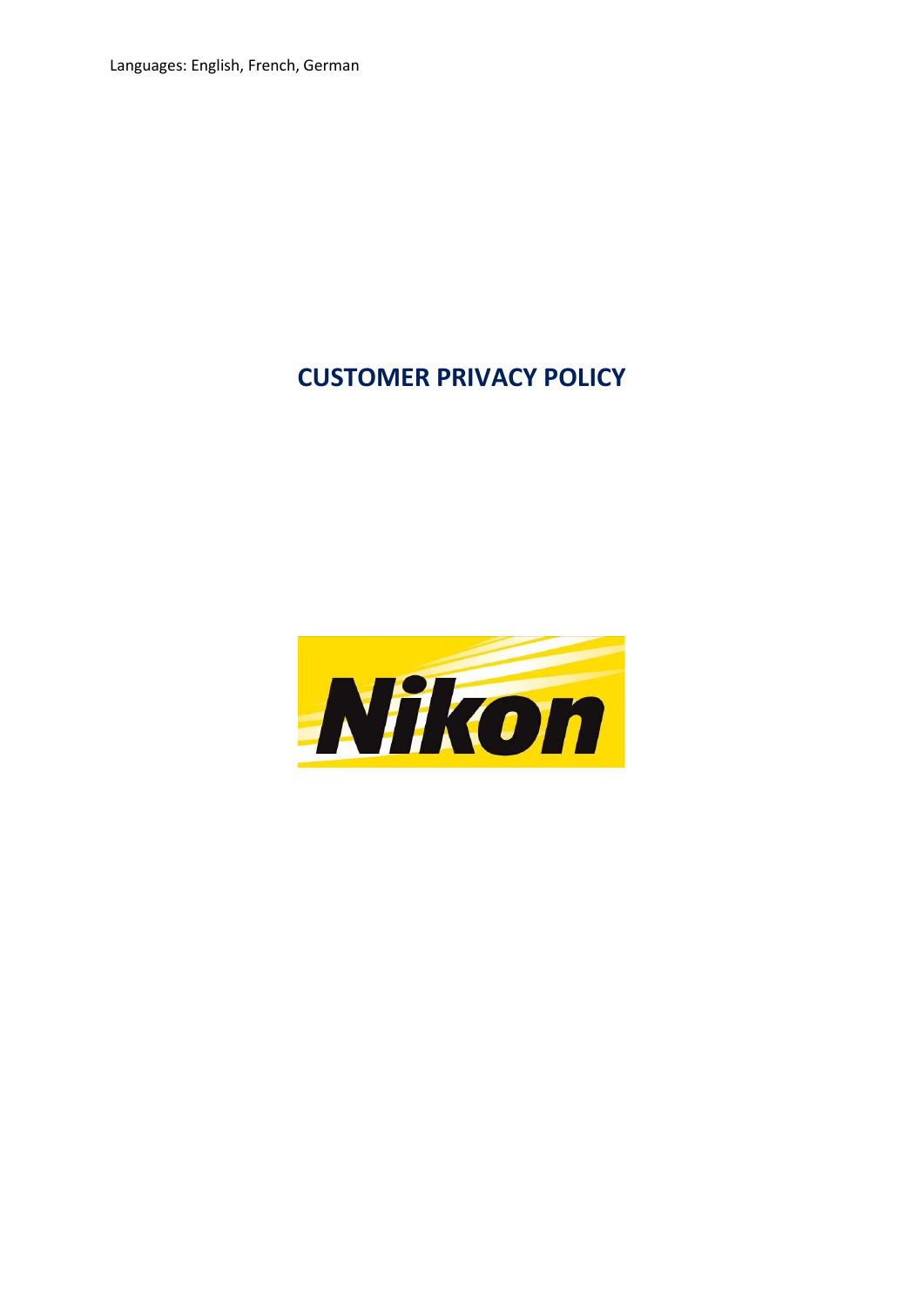## **CONTENT**

| 1 | <b>Nikons commitment to privacy</b>                                            | 3               |
|---|--------------------------------------------------------------------------------|-----------------|
|   | <b>Purpose of the policy</b><br>1.1                                            | 3               |
|   | <b>Scope of the Policy</b><br>1.2                                              | 3               |
|   | <b>Policy of Compliance</b><br>1.3                                             | 4               |
| 2 | <b>Definitions</b>                                                             | 4               |
| 3 | <b>Collection of personal information</b>                                      | 5               |
|   | What categories of Personal Information does Nikon collect?<br>3.1             | 5               |
|   | How does Nikon collect Personal Information?<br>3.2                            | 5               |
| 4 | Processing of your personal information                                        | 5               |
|   | Purposes and legal basis of the processing of your personal information<br>4.1 | 5               |
|   | <b>Current purposes and legal basis</b><br>4.1.1                               | 5               |
|   | 4.1.2<br><b>Future purposes</b>                                                | 5               |
|   | How long will your personal information be retained?<br>4.2                    | $6\phantom{1}6$ |
|   | To whom will your Personal Information be disclosed?<br>4.3                    | $6\phantom{1}6$ |
|   | Transfer of Personal Information outside of the European Union<br>4.4          | 6               |
|   | <b>Cookies</b><br>4.5                                                          | $6\phantom{1}6$ |
|   | 4.6<br><b>Security</b>                                                         | 6               |
| 5 | Your rights                                                                    | 7               |
|   | What are your rights?<br>5.1                                                   | 7               |
|   | 5.2<br>How to exercise your rights?                                            | 7               |
| 6 | <b>Future modifications</b>                                                    | 8               |
| 7 | Any questions?                                                                 | 8               |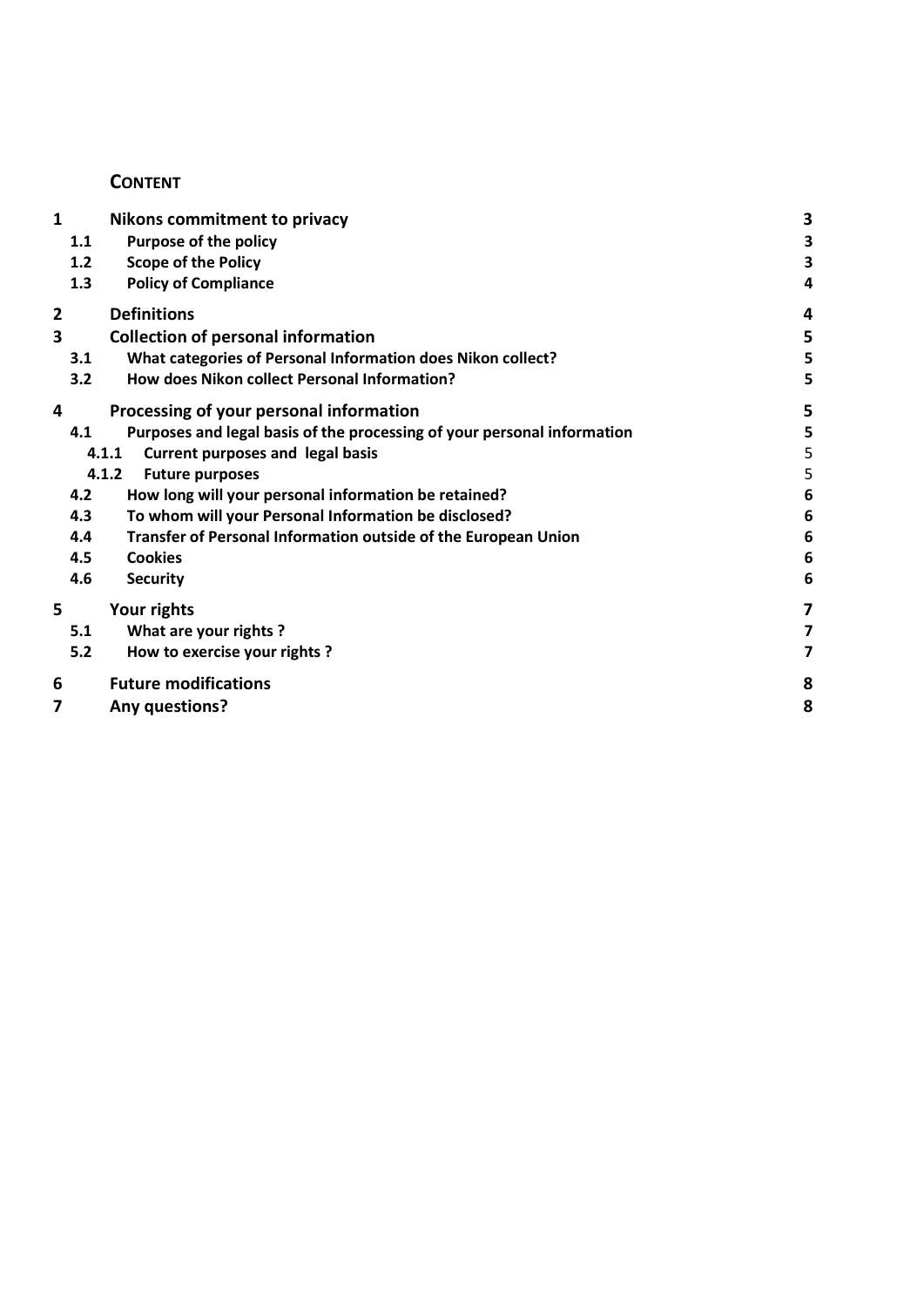#### 1 NIKONS COMMITMENT TO PRIVACY

### 1.1 Purpose of the policy

Nikon Metrology NV and its subsidiaries (Nikon) are committed to protecting your personal information and maintaining the accuracy, confidentiality and integrity thereof. This privacy policy (Policy) describes:

- (i) the personal information that Nikon collects from or about you,
- (ii) how Nikon uses your personal information and for which purposes,
- (iii) to whom Nikon discloses the information.

You will also find herein all relevant information on your rights and how to exercise these rights.

#### 1.2 Scope of the Policy

The Policy applies to all data processing of your Personal Information that are collected and further processed as a result of you being a former, existing or potential customer of Nikon.

The Policy applies to all the companies of the Nikon Metrology group, which includes Nikon Metrology NV, with its offices at Interleuvenlaan 86, 3001 Leuven, Belgium and its subsidiaries, which are located in different Member States of the European Union as well as in the United States of America and Canada. These group companies and subsidiaries are:

| Nikon Metrology Europe NV<br>Interleuvenlaan 86<br>3001 Leuven<br>Belgium<br>Tel.: 00 32 16 74 01 01                                        | Nikon Metrology GmbH<br>Tiefenbroicher Weg 25<br>D-40472 DÜSSELDORF<br>Tel.: +49 6023 91 733 200                          |
|---------------------------------------------------------------------------------------------------------------------------------------------|---------------------------------------------------------------------------------------------------------------------------|
| Nikon Metrology SARL<br>Rue du Bois Chaland 39<br>91090 Lisses<br>France<br>Tel.: +33 1 60 86 09 76                                         | Nikon Metrology UK Ltd<br>Derby<br>Argosy Road, DE74 2SA<br><b>East Midlands Airport</b><br>UK<br>Tel.: +44 133 281 13 49 |
| Nikon XTEK Systems Ltd<br>Tring Business Centre Icknield Way<br>Tring<br>Hertfordshire<br><b>HP23 4JX</b><br>UK.<br>Tel.: +44 144 282 87 00 | Nikon Metrology Inc. (USA)<br>12701 Grand River Brighton<br>MI 48116<br><b>USA</b><br>Tel.: +1 810 220-4360               |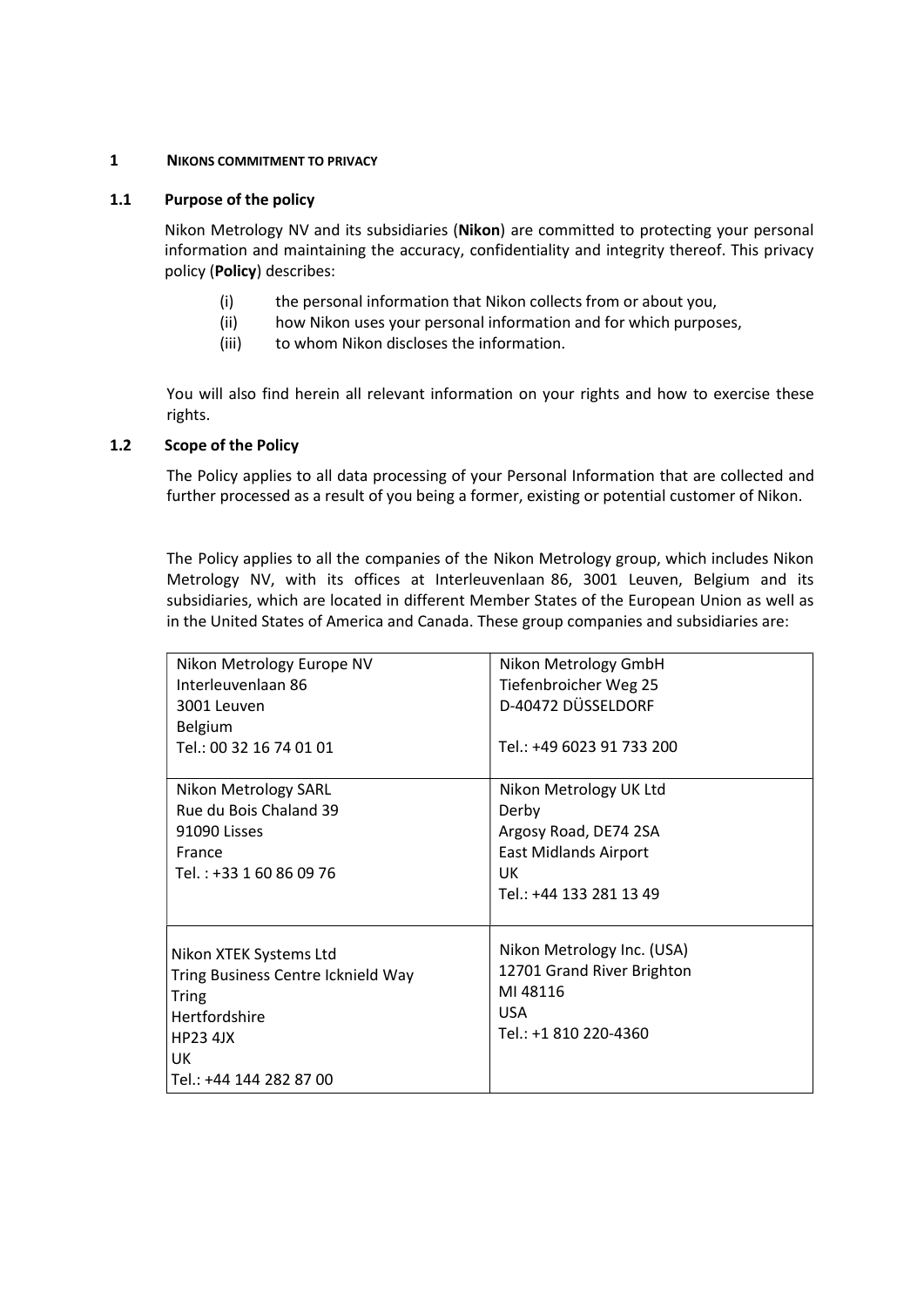### 1.3 Policy of Compliance

It is Nikon's policy to comply with all privacy legislation within each jurisdiction in which it operates. Nikon implements additional procedures, standards, and policies wherever needed to meet these requirements.

Nikon makes sure that its employees and any of its contractors, suppliers, agencies, temporary workers, or any other parties acting on Nikon's behalf (collectively, External Parties) who collect or manage Customers' Personal Information to abide by the terms described in this notice, whether they are utilizing Nikon and/or their own electronic systems and data management tools.

Nikon and its employees are responsible for ensuring that any External Parties they work with in support of Nikon's operations comply with this policy and with any additional specific standards and procedures that are applicable.

#### 2 **DEFINITIONS**

For the purpose of this Policy the following terms and expressions shall have the meanings specified or referred to hereafter:

Customer(s): means any individual, acting in its own name or on behalf of a legal entity to whom Nikon provides its products or services.

Data Controller: means the natural or legal person, public authority, agency or other body which, alone or jointly with others, determines the purposes and means of the processing of personal data.

Personal Information: means any information relating to an identified or identifiable individual.

Process or Processing: means any operation or set of operations which is performed on Personal Information, whether or not by automated means, such as collection, recording, organization, structuring, storage, adaptation or alteration, retrieval, consultation, use, disclosure by transmission, dissemination or otherwise making available, alignment or combination, restriction, erasure or destruction.

Special Categories of Personal Data: means personal Information revealing race, ethnicity, political views, religion, health, sexual orientation, trade union membership, genetic or biometric data, information about criminal convictions and offenses, and as otherwise defined by law.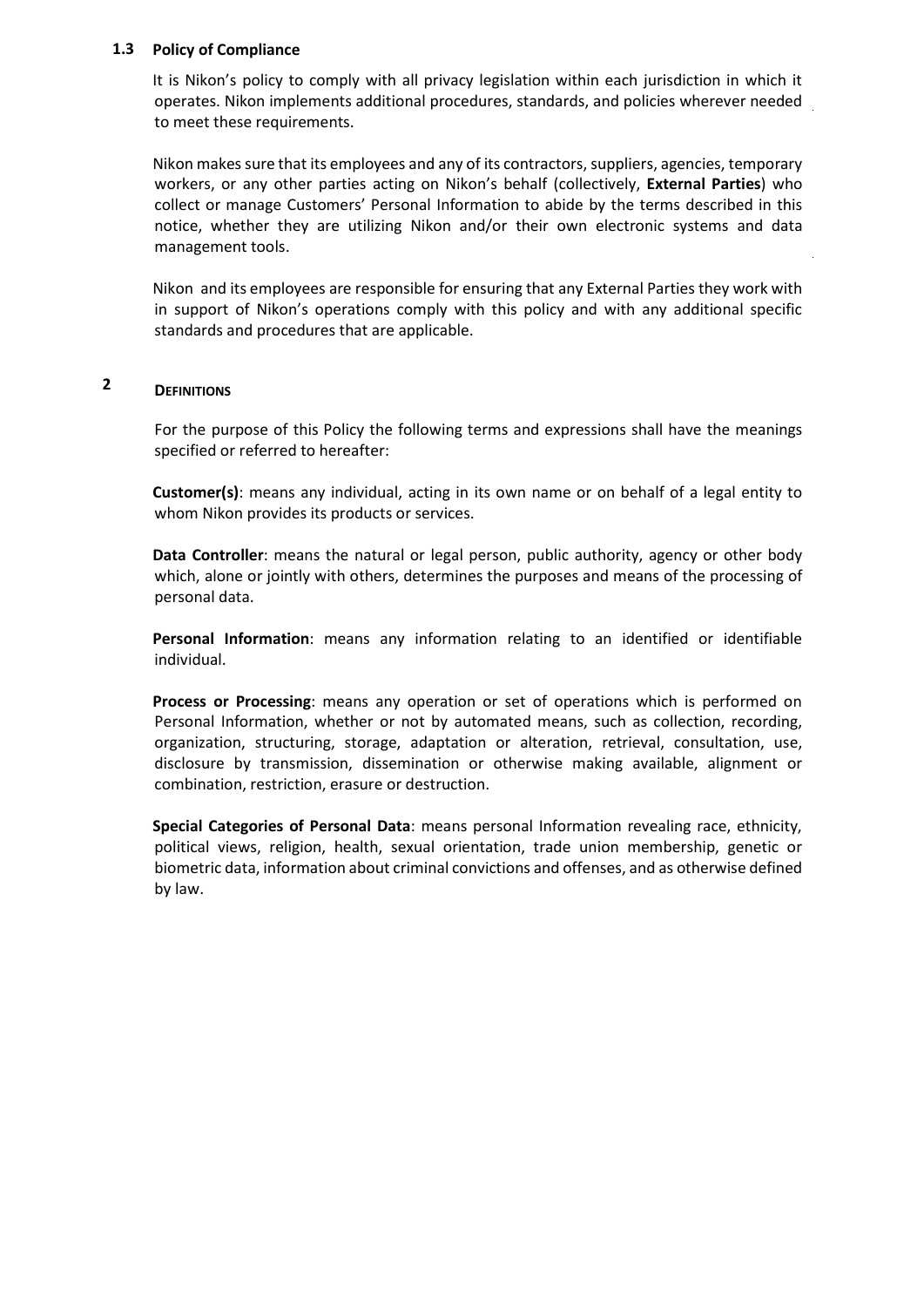#### 3 COLLECTION OF PERSONAL INFORMATION

#### 3.1 What categories of Personal Information does Nikon collect?

Nikon collects the following categories of information from or about you:

- identification data on the contact person (e.g., name, email address, work address, work phone number); and
- e-identification data on the contact person (e.g., IP address, cookies);
- occupation and employment of the contact person;
- contractual history consumption habits.

### 3.2 How does Nikon collect Personal Information?

Nikon may collect your Personal Information:

- directly from you,
- from third parties such as Nikon's official agents and resellers,
- by purchasing contact lists from third parties.

### 4 PROCESSING OF YOUR PERSONAL INFORMATION

#### 4.1 Purposes and legal basis of the processing of your personal information

#### 4.1.1 Current purposes and legal basis

| <b>Purpose</b><br>Nikon processes your Personal Information<br>to:                         | <b>Legal ground</b><br>These processing activities are necessary for:                               |  |
|--------------------------------------------------------------------------------------------|-----------------------------------------------------------------------------------------------------|--|
| Communication of information on the<br>products and services upon request of a<br>customer | to take necessary steps prior to<br>-<br>entering into a contract                                   |  |
| the management of customers                                                                | the performance of the contract                                                                     |  |
| the administration<br>of _<br>orders<br>and<br>deliveries                                  | the performance of the contract                                                                     |  |
| the promotion of our products                                                              | the legitimate interests pursued by<br>Nikon, namely the promotion of its<br>products and services. |  |

Your Personal Information is not used in any automated decision-making, including profiling.

If you do not wish to receive any promotional messages, you object thereto, free of charge, when your Personal Information is collected, and each time that a message is sent, by sending an e-mail to: gdpr.nm@nikon.com.

### 4.1.2 Future purposes

If Nikon considers processing your Personal Information for other purposes than those mentioned under 4.1.1, Nikon will inform you thereof before starting to process your Personal Information for the new purpose.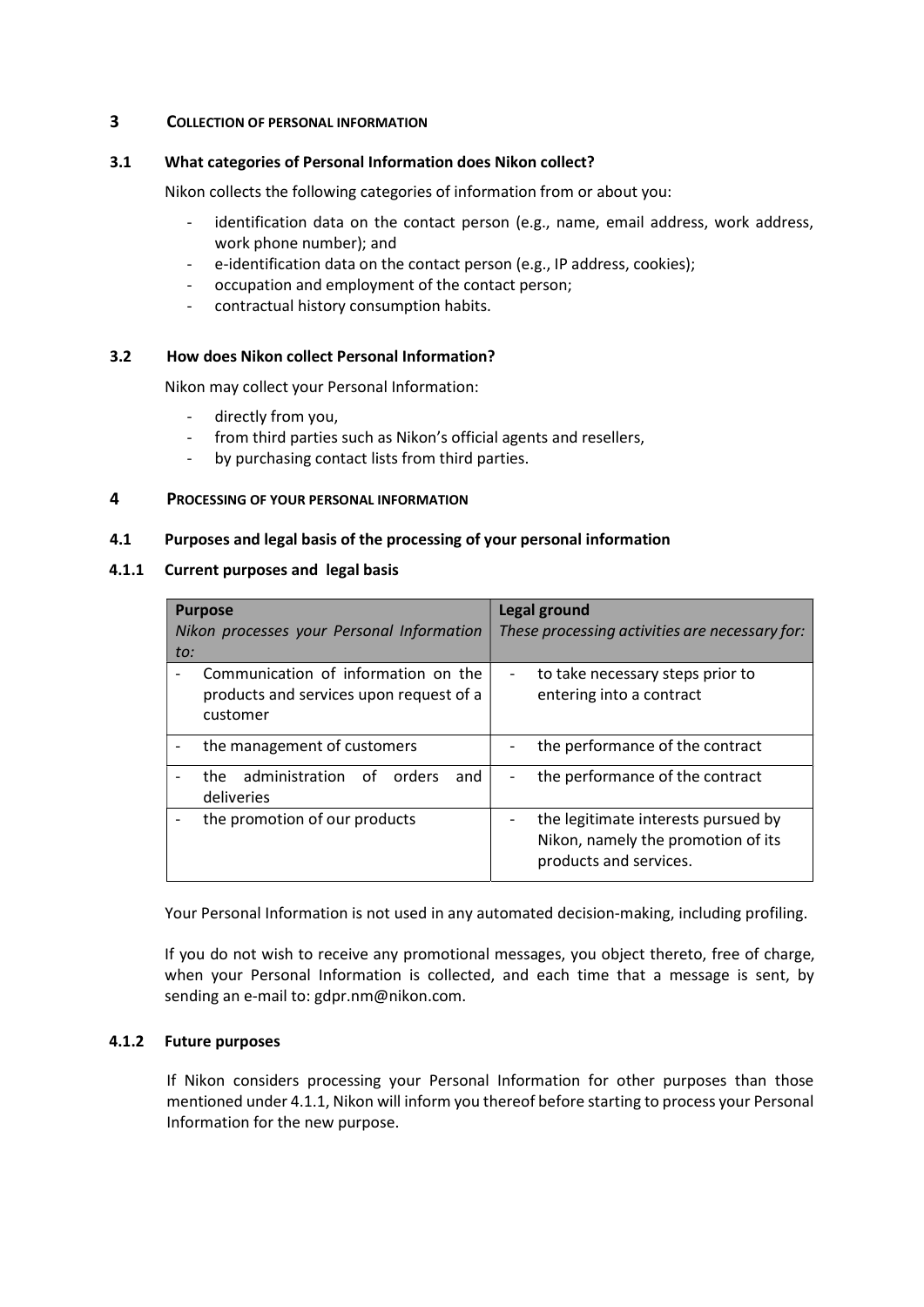#### 4.2 How long will your personal information be retained?

Your Personal Information will be for a maximum of 5 years after your last order has been completed.

#### 4.3 To whom will your Personal Information be disclosed?

For the purposes described above (see 4.1) Nikon may disclose your Personal Information to:

- senior managers, our marketing department staff, our sales and services department staff;
- public services;
- our official resellers and agents;
- other Nikon entities.

Nikon requires that any External Parties to whom your Personal Information is disclosed provides the same level of protection as applied by the Company when handling your Personal Information.

We contractually require data processors to only process the data in accordance with our instructions and to secure the data. These data processors may not use or disclose the information, except as authorized by Nikon, and/or to comply with legal requirements.

There are certain situations where you will share personal information directly with service providers associated with Nikon, where Nikon does not control how your data is processed. In those situations, please ensure you read and understand the privacy policies and practices of such providers.

#### 4.4 Transfer of Personal Information outside of the European Union

Nikon operates globally and your Personal Information may be transferred, from time to time, to other entities of the Nikon group , including to its headquarters in Japan as well as its subsidiaries in the United States and Canada.

Where your Personal Information is transferred to entities located in countries that are not deemed to provide the same level of protection as the European Union (including, Japan, the United States and Canada), Nikon has ensured that necessary guarantee are offered by entering into the European Commission approved standard contractual clauses (SCC) with relevant companies. You may obtain a copy of these SCC by sending an email to frederic.feller@nikon.com.

#### 4.5 **Cookies**

Our website https://www.nikonmetrology.com (the Website) uses cookies or similar technology to collect information about your access to the Website. You may consult our Cookie Policy on our website https://www.nikonmetrology.com/en-gb/nikon-metrologynv/cookie-policy.

#### 4.6 **Security**

Nikon implements appropriate physical, administrative and technical measures, such as pseudonymizing, encryption and access controls, designed to protect Personal Information of Customers against accidental, unlawful or unauthorized destruction, loss, alteration, disclosure or access or use, and all other unlawful forms of processing.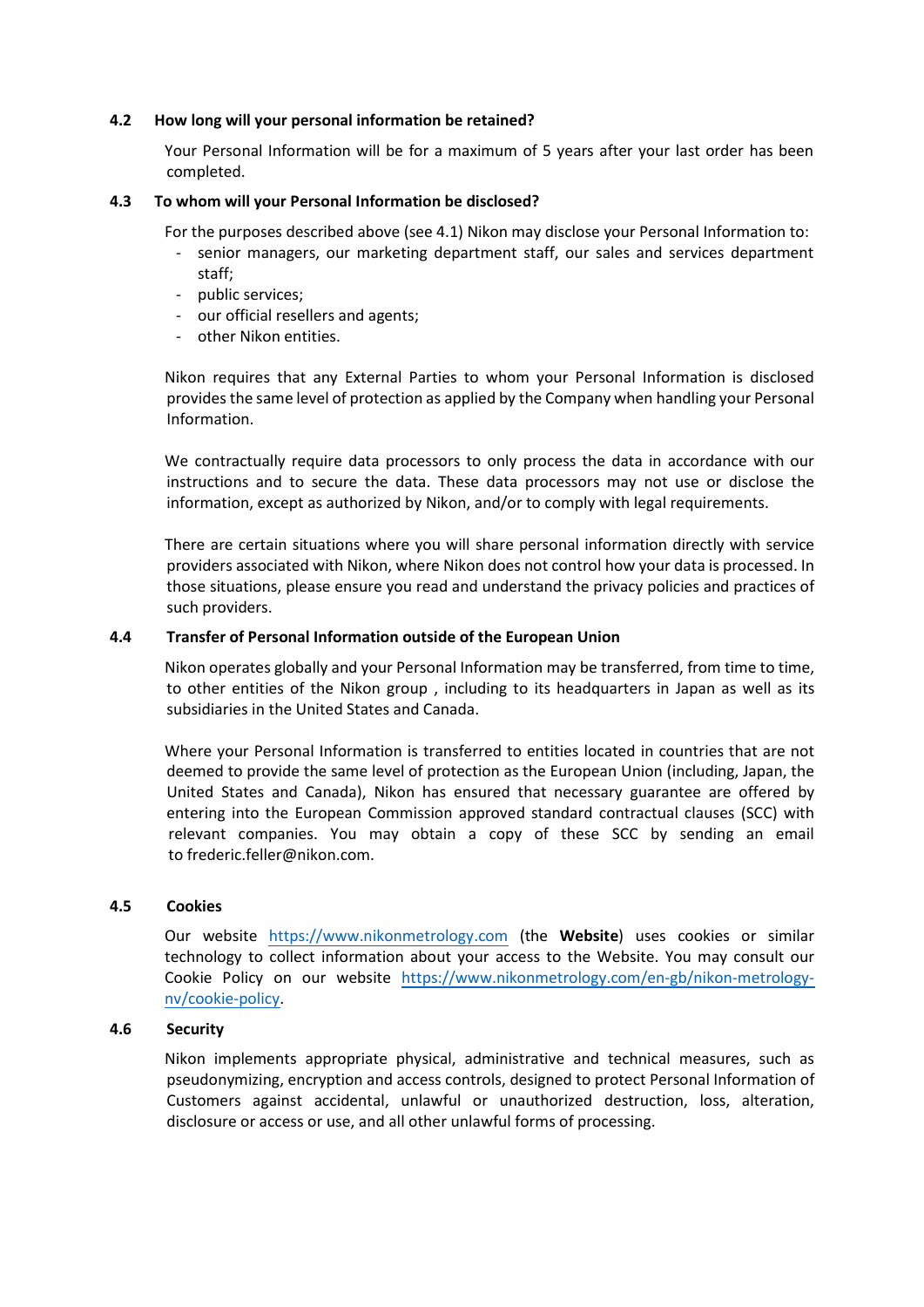### 5 YOUR RIGHTS

### 5.1 What are your rights ?

You have the right to request access to your Personal Information at any time and request that inaccurate, outdated or no longer necessary information be corrected, erased or restricted.

You may obtain, within the limits of the applicable data protection regulations:

- the erasure of your data, in particular (i) if it is no longer necessary for the purpose described in point 4.1.1, (ii) if you have withdrawn your consent and the processing is no longer necessary for the performance of the contract or (iii) if you object to the processing of your data (see below),
- the restriction of the processing of your data (i) if you challenge the accuracy of your data, for the time necessary for Nikon to verify the basis of your claim, (ii) if the processing is considered illegal, but you do not want your data to be deleted, (iii) if Nikon no longer needs your data but you wish to retain it for the purposes of determining, exercising or defending your rights, (iv) if you object to the processing of your data (see below), for the time necessary for Nikon to verify the basis of your request.

You may object to the use of your data at any time, provided that your request is justified on your own grounds, within the limits of applicable data protection regulations.

You may receive or have your data transmitted to another data controller in a structured, commonly used and readable format.

#### 5.2 How to exercise your rights ?

You can exercise the rights described above by sending a letter by email to gdpr.nm@nikon.com, indicating your decision to exercise any of those rights or by sending us the form that is available on the following URL: https://www.nikonmetrology.com/gdpr. After Nikon has received your letter, it will answer you as soon as possible.

If you are not satisfied with our response to your request with regard to your exercise of those rights, you may file a complaint with the data protection authority in the country where you have your habitual residence, your place of work or where the alleged infringement of your rights occurred. The coordinates of those authorities are described below.

### Belgium

Commission de la protection de la vie privée Rue de la Presse 35 1000 Bruxelles Tel. +32 2 274 48 00 Fax +32 2 274 48 10 e-mail: commission@privacycommission.be Website: http://www.privacycommission.be/

### France

Commission Nationale de l'Informatique et des Libertés - CNIL 8 rue Vivienne, CS 30223 F-75002 Paris, Cedex 02